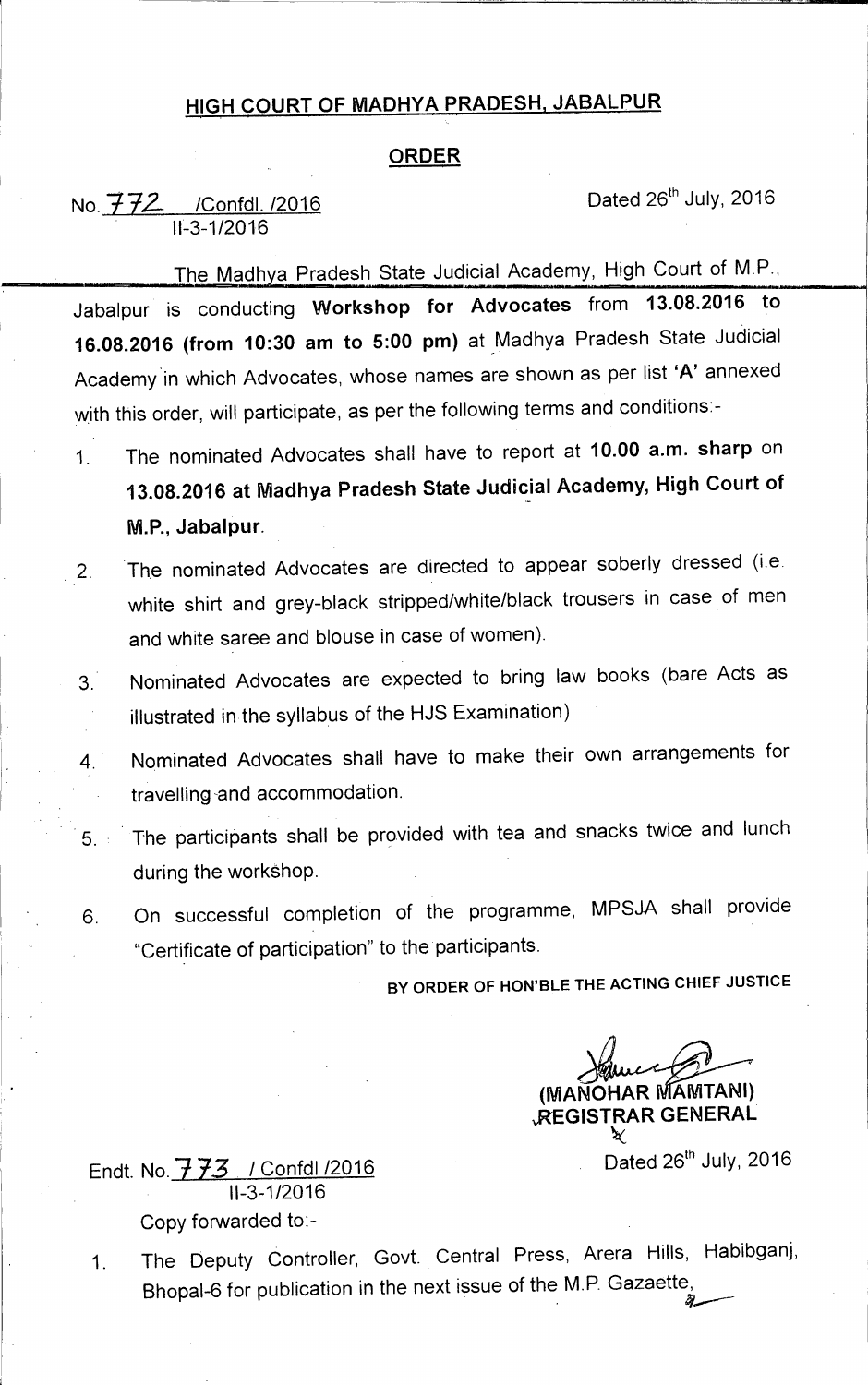- **2. The Principal Secretary, Govt. M.P. Law & Legislative Affairs Department, 1st Floor, VindhyaChal Bhawan, Bhopal, Pin 462 006, for information.**
- **3 The Accountant General, (I), M.P. Gazetted Audit Department, Gwalior, for information.**
- **4. The Accountant General, (II), Gwalior, for information.**
- **5. The Secretary, M.P. State Bar Council, High Court of Madhya Pradesh, Jabalpur premises for information and necessary action.**
- 6. The District & Sessions Judge, Sidhi / Sehore/ Anuppur/ Barwani/ **Harda/ Betul/ Chhatarpur/ Dhar/ :doe/ Jhatoua/ Khandwa/ Parma/**  Rajgarh/ Rewa/ Satna/ Sagar/ Shahdol/ Singroli/ Tikamgarh/ Vidisha/ Burhanpur/ Ashoknagar/ Mandleshwar/ Balaghat for information and **necessary action. You are requested to intimate the Advocates from your district regarding their nomination in the Workshop so that their attendance is ensured for the Workshop (List of Advocates enclosed).**

You are further requested to inform the Academy atleast seven days in advance i.e. by 06.08.2016 regarding participation of nominated Advocates so that proper seating arrangement may be made at the **State Judicial Academy.** 

- **7 Registrar (LT.), High Court of Madhya Pradesh, Jabalpur, for sending copy of order by e-mail to following Judicial Officers:-** 
	- **1. District Judge (Inspection), High Court Premises, Jabalpur/ District Judge (Inspection), J.E.-1, Judges Enclave, Residency Area, lndore-452001/ District Judge (Inspection), 28/B, Race-course Road, Opposite Maila Ground, Gwalior (M.P.), for information.**
	- 2.. **Principal Registrar, High Court of M.P., Bench lndore, for information**
	- **3. Principal Registrar, High Court of M.P., Bench at Gwalior, New High Court Building, City Centre, Gwalior, for information.**
	- **4. Member Secretary, M.P. State Legal Services Authority, 574, South Civil Lines, Jabalpur, for information.**
	- **5. Principal Registrar (Vigilance) / (I.L.R. & Examination), High Court of M.P., Jabalpur, for information**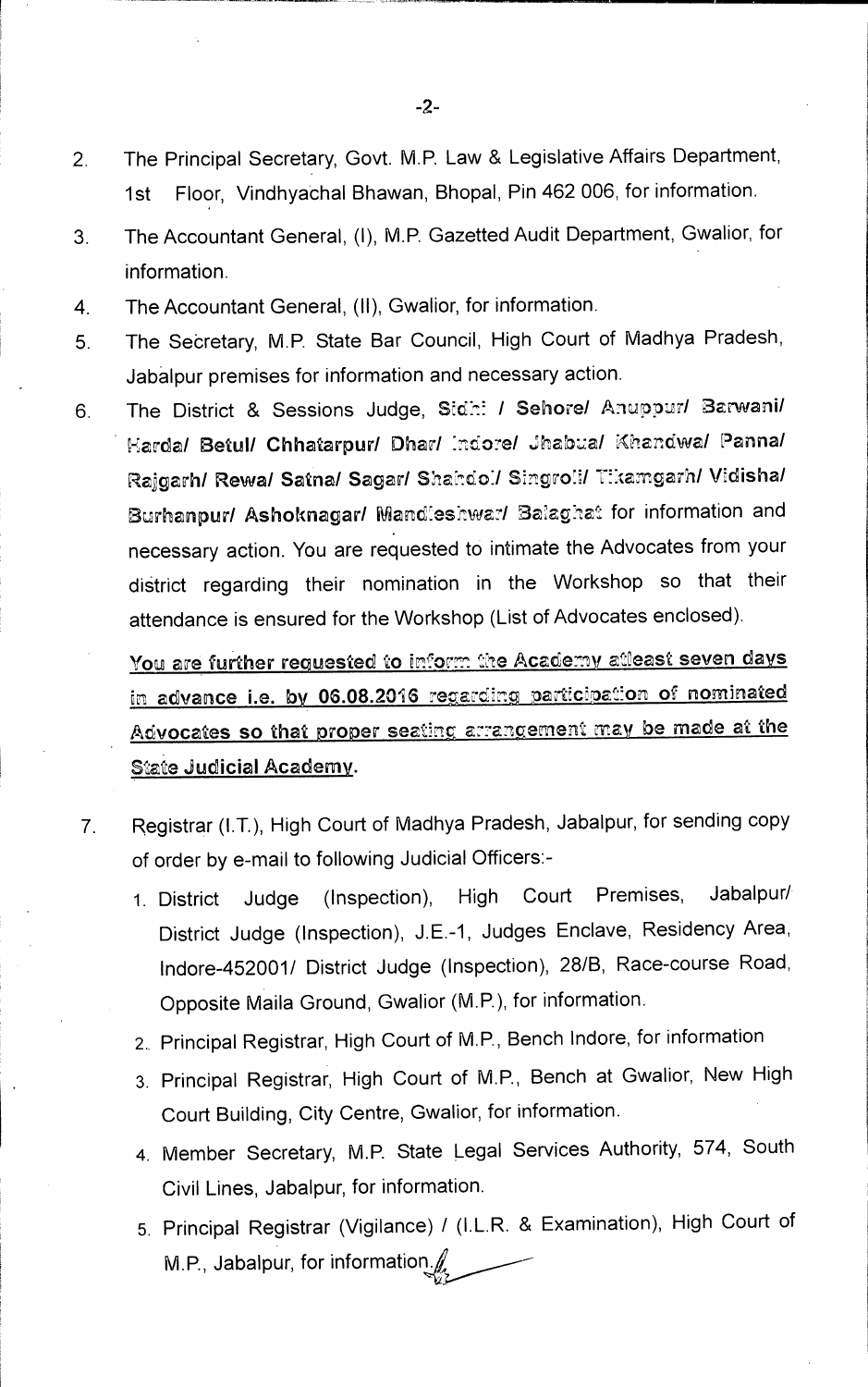- 6. Registrar (Exam & Labour Judiciary)/ (District Establishment)/ (V.L)/ (Judicial-I)/ (Judicial-II)/ (Judicial-III)/ (Vigilance)/ Registrar-cum-Secretary, High Court Legal Service Committee/ (Administration), High Court of Madhya Pradesh, Jabalpur, for information.
- 7. Incharge Director / O.S.D., Madhya Pradesh State Judicial Academy, First Floor, M:P.S.J.A. Building, Jabalpur for information.
- 8. Registrar (E)/ Accounts Officer/ Budget Officer/ Joint Registrar (Protocol)/ Deputy Registrar (Judicial-I)/ (Judicial-II), High Court of Madhya Pradesh, Jabalpur, for information.
- 9. Registrar-cum-P.P.S. to Hon'ble the Acting Chief Justice, High Court of Madhya Pradesh, Jabalpur, for placing the same before Hon'ble the Acting Chief Justice for kind information.
- 10. Deputy Registrar-cum-P.S. to the Registrar General, High Court of Madhya Pradesh, Jabalpur, for information.
- 11. P.S. to Hon'ble Shri Justice High Court of M.P., Jabalpur/ Bench lndore/ Bench Gwalior, for placing the same before His Lordship for kind information.
- 12. Section Officer, Pension/ Budget/ Assistant (Work)/ Complaint/ Pay Fixation (Gazetted)/ Advance/ Leave (Gazetted)/ Civil Checker/ Criminal Checker, High Court of M.P., Jabalpur, for information.

**MANOHAR MAMTANI) ?REGISTRAR GENERAL**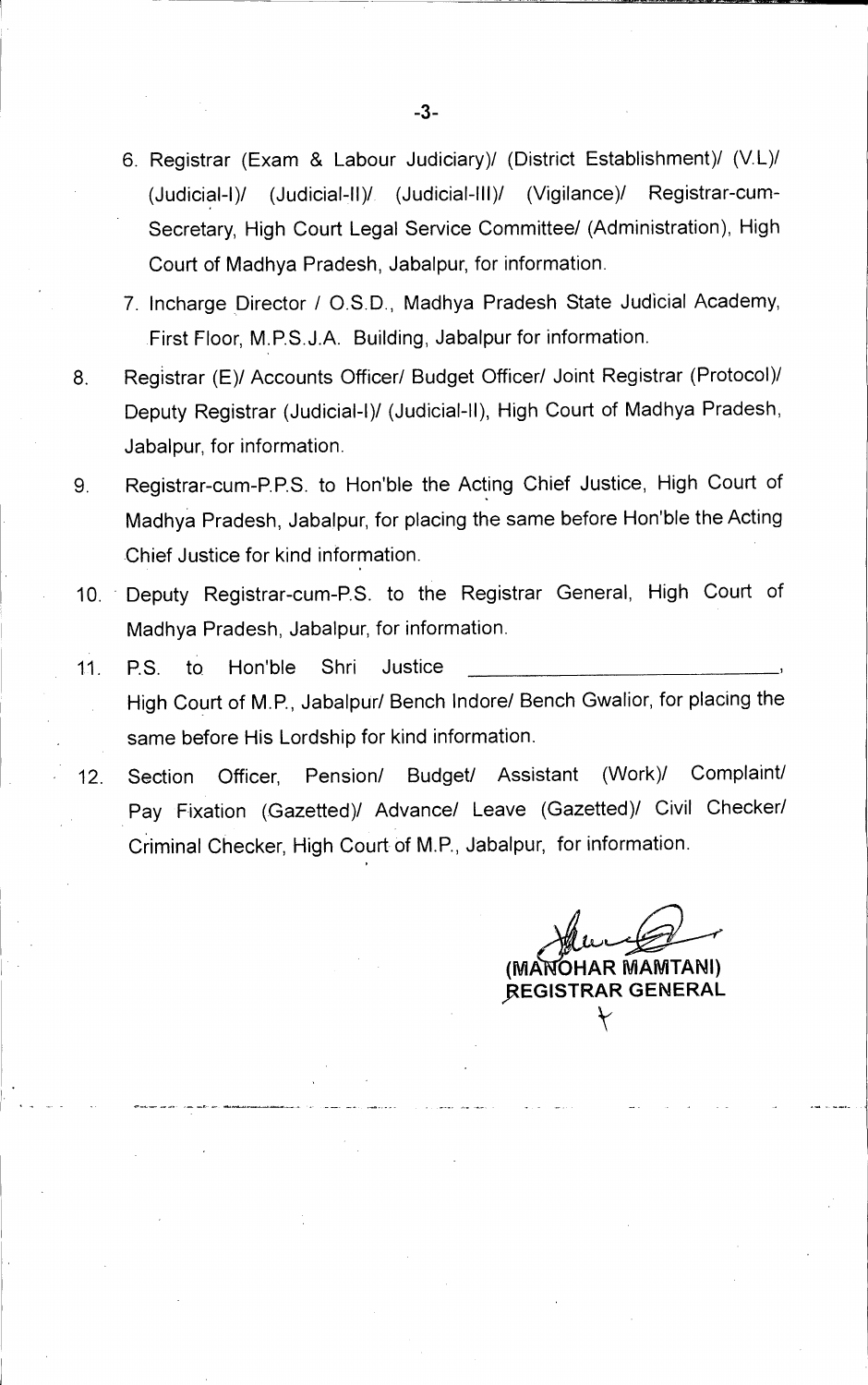|                                          |                          | 4.                                                           |                 | rntxure -   |  |
|------------------------------------------|--------------------------|--------------------------------------------------------------|-----------------|-------------|--|
|                                          |                          | मध्यप्रदेश राज्य न्यायिक अकादमी, उच्च न्यायालय म0प्र0 जबलपुर |                 |             |  |
| जबलपुर (दिनांक 13.08.2016 से 16.08.2016) |                          |                                                              |                 |             |  |
|                                          | जिले का नाम तहसील का नाम | अधिवक्ता का नाम                                              | नामांकन क्रमांक | मोबाईल नंबर |  |
| सीधी                                     |                          |                                                              |                 |             |  |
|                                          |                          | श्री राजेन्द्र द्विवेदी                                      | 2026 / 96       |             |  |
| $\overline{2}$                           |                          | श्री रेवती रमन मिश्रा                                        | 2511/04         |             |  |
| 3                                        |                          | श्री अरूण कुमार पाण्डेय                                      | 318/98          |             |  |
|                                          |                          | श्री महीप शुक्ला                                             | 2753 / 96       |             |  |
| 5                                        |                          | श्री मनोज सिंह चौहान                                         | 2613/02         |             |  |
| 6                                        |                          | श्री अवनीन्द्र कुमार पाठक                                    | 3133 / 03       |             |  |
|                                          |                          | श्री देवेन्द्र द्विवेदी                                      | 2629/01         |             |  |
|                                          |                          | श्री नागेश मिश्रा                                            | 1126 / 95       |             |  |
| 9                                        |                          | श्री कृष्ण कुमार पाण्डेय                                     | 2158 / 01       |             |  |
| 10 <sub>1</sub>                          |                          | श्री अनिल कुमार तिवारी                                       | 180 / 03        |             |  |
| सीहोर                                    |                          |                                                              |                 |             |  |
| 11                                       |                          | श्री राजेश वर्मा                                             | 1638 / 1994     | 9826993763  |  |
| 12                                       |                          | श्री राजकुमार मालवीय                                         | 2245 / 2000     | 9826382381  |  |
| 13                                       |                          | डी.एस. मीना                                                  | 71 / 1997       | 9977342176  |  |
| $14$                                     |                          | श्री अनिल दुबे                                               | 863/1993        | 9425008040  |  |
| 15                                       |                          | श्री राजेश पंड्या                                            |                 | 9826322610  |  |
| 16                                       |                          | श्री आजाद पाराशर                                             | 2903 / 1994     | 9826083259  |  |
| 17                                       |                          | श्री रवि पारे                                                | 896 / 1997      | 9826626005  |  |
| 18 <sup>1</sup>                          |                          | श्री वीरेन्द्र सिंह तोमर                                     | 3278 / 2000     | 9300731936  |  |
| 19                                       |                          | श्री डी.के. काशिव                                            | 63/1999         | 9039356637  |  |
| 20                                       |                          | श्री एच.पी. चकधा                                             | 1239 / 1981     | 9827543571  |  |
| अनूपपुर                                  |                          |                                                              |                 |             |  |
| 21                                       | अनूपपुर                  | श्री रजनीकान्त मिश्रा                                        |                 |             |  |
| 22                                       | अनूपपुर                  | श्री हनुमानशरण तिवारी                                        |                 |             |  |
| 23                                       | अनूपपुर                  | श्री अमित सिंह परिहार                                        |                 |             |  |
| 24                                       | अनूपपुर                  | कुमारी सावित्री सिंह सेंगर                                   |                 |             |  |
| 25                                       | अनूपपुर                  | श्री देवेन्द्र कुमार त्रिपाठी                                |                 |             |  |
|                                          |                          |                                                              |                 |             |  |

 $\mathcal{A}$ 

J.

.....

÷.

 $\ddot{\phantom{1}}$ 

 $\ddot{\phantom{0}}$  $\sim$ 

 $\mathcal{A}^{\pm}$ 

 $\sum_{i=1}^{n}$ 

 $\zeta$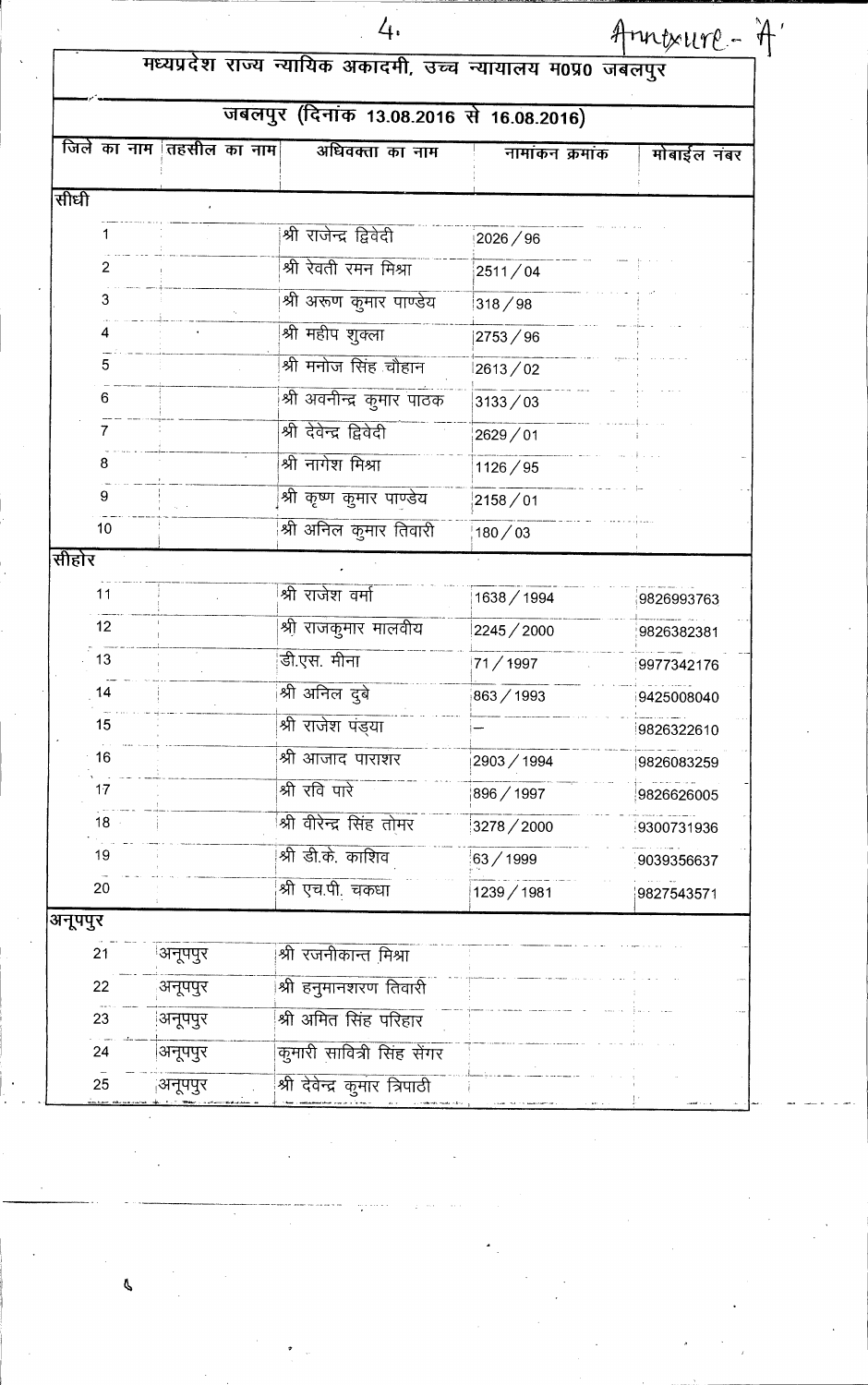|                 | जिले का नाम तिहसील का नाम | अधिवक्ता का नाम             | नामांकन क्रमांक    | मोबाईल नंबर |
|-----------------|---------------------------|-----------------------------|--------------------|-------------|
| 26              | अनूपपुर                   | श्री मुकेश कुमार तिवारी     |                    |             |
| 27              | कोतमा                     | श्री शंकर दयाल शर्मा        |                    |             |
| 28              | कोतमा                     | श्री शिवचरण केवट            |                    |             |
| 29              | ्राजेन्द्रग्राम           | श्री अनुराग श्रीवास्तव      |                    |             |
| 30              | राजेन्द्रग्राम            | श्री धीरेन्द्र पाण्डेय      |                    |             |
| बड़वानी         |                           |                             |                    |             |
| 31              | बड़वानी                   | श्री जुल्फेकार अहमद कुरैशी  | एम.पी. - 2224 / 02 |             |
| 32              | बड़वानी                   | श्री नीलेश कुमार जैन        | एम.पी. – 2226/02   |             |
| 33              | ंबड़वानी                  | कुमारी अंजना जैन            | एम.पी. $-2798/04$  |             |
| 34              | बड़वानी                   | श्री विनोद पाटीदार          | एम.पी. $-584/04$   |             |
| 35              | बड़वानी                   | श्री कैलाश चन्द्र शर्मा     | एम.पी. $-354/99$   |             |
| 36              | अंजड़                     | <u>श्री ललित कु</u> मार जैन | एम.पी. - 2224 / 02 |             |
| 37              | राजपुर                    | <u>हीना परवीन शेख</u>       | एम.पी. - 3017 / 01 |             |
| 38 <sup>°</sup> | राजपुरं                   | श्री महेश कुमार जैन         | एम.पी. - 268 / 98  |             |
| 39              | राजपुर                    | श्री राजेश कुमार गुप्ता     | एम.पी. - 189 / 98  |             |
| 40              | राजपुर                    | श्री राजेश कुमार सत्संगी    | एम.पी. - 1490 / 92 |             |
| हरदा            |                           |                             |                    |             |
| 41              |                           | श्री रवीन्द्रसिंह           |                    |             |
| 42              |                           | श्रीमती मेहरून्निशा खान     |                    |             |
| 43              |                           | श्री महेन्द्र कुमार पटेल    |                    |             |
| 44              |                           | श्री आजाद कुमार मिश्रा      |                    |             |
| 45              |                           | श्री प्रवीण सोनी            |                    |             |
| 46              |                           | श्री आर.बी. कुशवाहा         |                    |             |
| 47              |                           | श्री संजय कुमार गौर         |                    |             |
| 48              |                           | श्री वंदित सिंह राजपूत      |                    |             |
| 49              |                           | श्री दिनेश गोरखे            |                    |             |
| 50              |                           | श्री संजय कुमार पाराशर      |                    |             |
| बैतूल           |                           |                             |                    |             |
| 51              | बैतूल                     | श्री आकाश श्रीवास्तव        |                    |             |
| 52              | <u> </u> बैतूल            | श्री शशिकांत नागले          |                    |             |

 $\label{eq:2.1} \frac{1}{\sqrt{2\pi}}\int_{0}^{\infty}\frac{1}{\sqrt{2\pi}}\left(\frac{1}{\sqrt{2\pi}}\right)^{2\sqrt{2}}\frac{1}{\sqrt{2\pi}}\int_{0}^{\infty}\frac{1}{\sqrt{2\pi}}\left(\frac{1}{\sqrt{2\pi}}\right)^{2\sqrt{2}}\frac{1}{\sqrt{2\pi}}\int_{0}^{\infty}\frac{1}{\sqrt{2\pi}}\frac{1}{\sqrt{2\pi}}\frac{1}{\sqrt{2\pi}}\frac{1}{\sqrt{2\pi}}\frac{1}{\sqrt{2\pi}}\frac{1}{\sqrt{2\pi}}\frac{1$ 

 $\label{eq:2.1} \frac{d\mathbf{r}}{dt} = \frac{d\mathbf{r}}{dt}$ 

 $\mathcal{L}_{\text{max}}$ 

 $\label{eq:2} \frac{1}{\sqrt{2}}\sum_{i=1}^n \frac{1}{2\pi i} \int_{\mathbb{R}^n} \frac{1}{\sqrt{2\pi}} \, \mathrm{d}x \, \mathrm{d}x$ 

 $\mathcal{A}^{\text{max}}_{\text{max}}$ 

 $\zeta$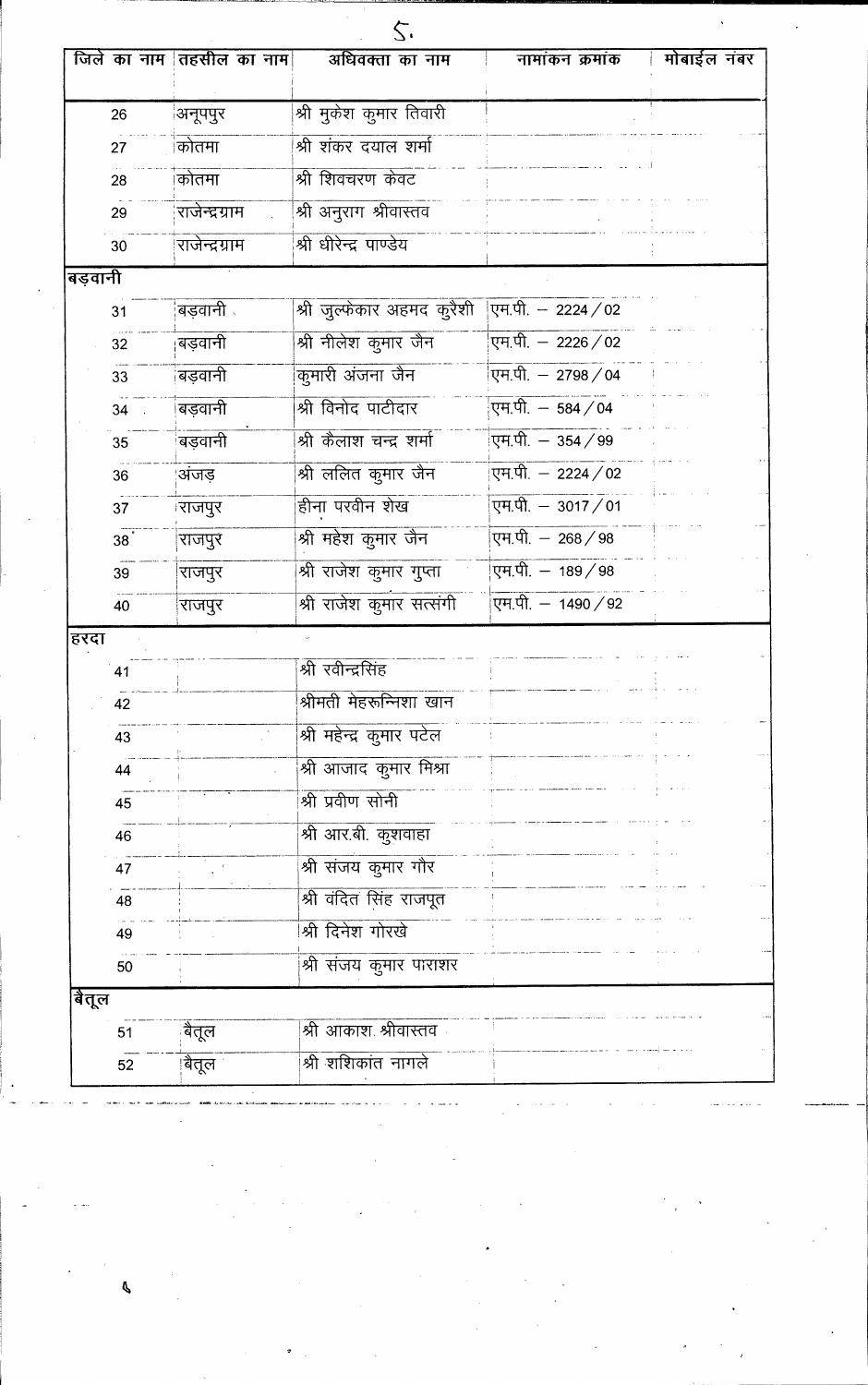|        | जिले का नाम | तहसील का नाम    | अधिवक्ता का नाम         | नामांकन क्रमांक | मोबाईल नंबर |
|--------|-------------|-----------------|-------------------------|-----------------|-------------|
|        | 53          | बितूल           | श्री अनुराग गौतम        |                 |             |
|        | 54          | बैतूल           | श्री संजय बचले          |                 |             |
|        | 55          | !मुलताई         | श्री विशाल कोड़ले       |                 |             |
|        | 56          | मुलताई          | श्री अशोक देशमुख        |                 |             |
|        | 57          | <u> </u> मुलताई | श्री प्रवीण पंवार       |                 |             |
|        | 58          | भैंसदेही        | श्री मो. आसिफ काबरा     |                 |             |
|        | 59          | भिंसदेही        | श्री महेन्द्र गिरी      |                 |             |
|        | 60          | आमला            | श्री ब्रजेश सोनी        |                 |             |
| छतरपुर |             |                 |                         |                 |             |
|        | 61          | बड़ामलहरा       | श्री भरतलाल उपाध्याय    |                 |             |
|        | 62          | छतरपुर          | श्री निखिल श्रीवास्तव   |                 |             |
|        | 63          | छतरपुर          | श्री नीरज चंसौरिया      |                 |             |
|        | 64          | छतरपुर          | श्री संदीप विलथरे       |                 |             |
|        | 65          | छतरपुरं         | श्री आशीष कुमार गुप्ता  |                 |             |
|        | 66          | छतरपुर          | श्री छोटेलाल द्विवेदी   |                 |             |
|        | 67          | छतरपुर          | श्रीमती सुषमा द्विवेदी  |                 |             |
|        | 68          | छतरपुर          | श्री संजय श्रीवास्तव    |                 |             |
|        | 69          | छतरपुर          | श्री मुकेश कुमार तिवारी |                 |             |
|        | 70          | छतरपुर          | नीलम बाजपेयी            |                 |             |
| धार    |             |                 |                         |                 |             |
|        | 71          |                 | श्री विजय जामोदिया      | 3208 / 2005     | 9826643912  |
|        | 72          |                 | श्रीमती अलका सागर       | 1203 / 2005     |             |
|        | 73          |                 | श्री रणवीरसिंह मानावत   | 2005 / 2001     |             |
|        | 74          |                 | श्री निलेश शर्मा        | 2090 / 2002     | 9406671004  |
|        | 75          |                 | सुश्री एकता शर्मा       | 2075 / 2002     |             |
|        | 76          |                 | श्री अजय शर्मा          | 1953 / 2001     |             |
|        | 77          |                 | श्री दशरथ वर्मा         | 1080 / 2005     |             |
|        | 78          |                 | श्री संजय अग्रवाल       | 188 / 1994      |             |

 $\hat{\mathbf{6}}$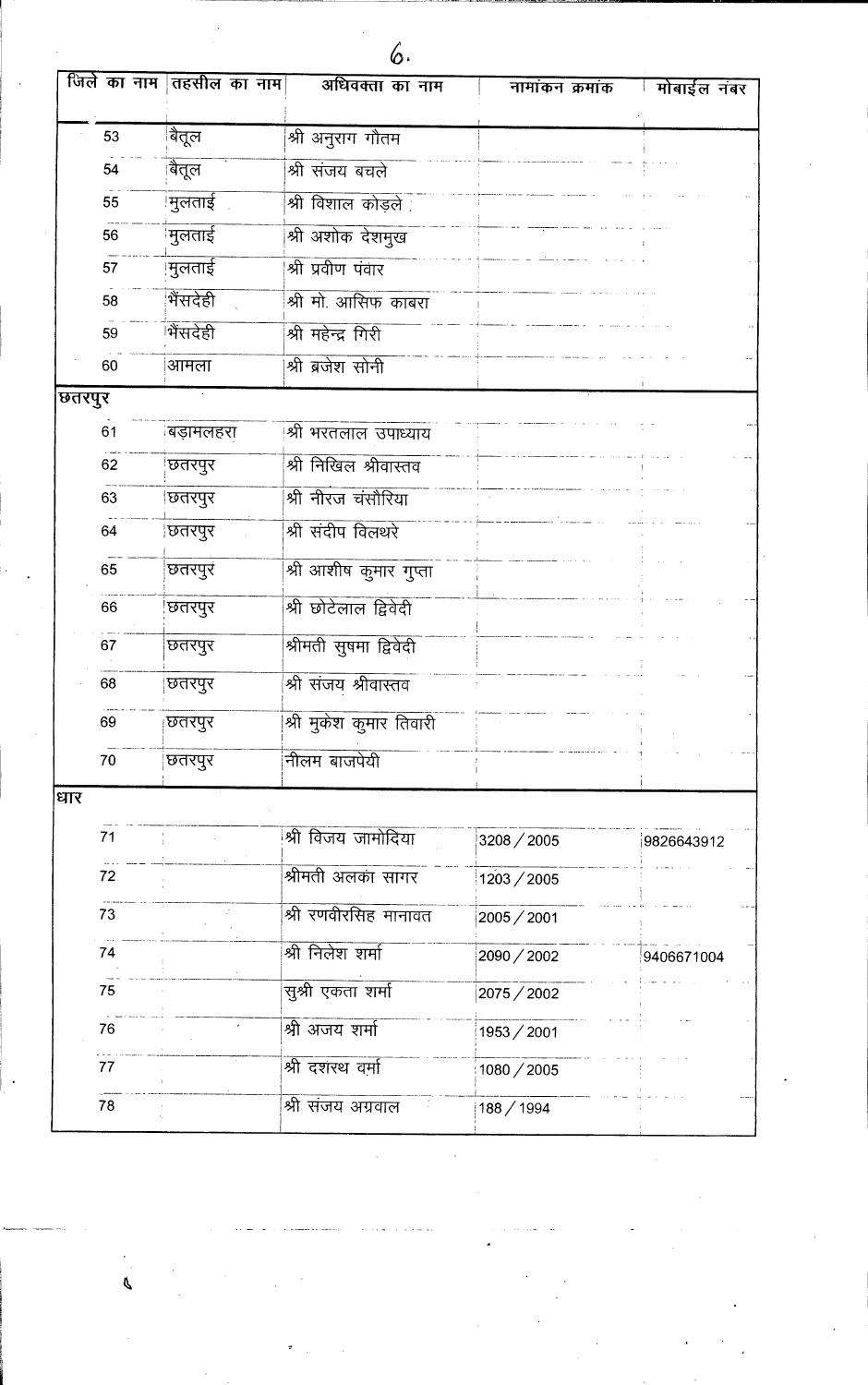| 79                     |                 | श्री मोहन लाल जाट       | 1404 / 1997 |                           |
|------------------------|-----------------|-------------------------|-------------|---------------------------|
| 80                     |                 | श्री केशवदास वैष्णव     | 82/2000     | 7898380545,<br>9907243001 |
| इन्दौर                 |                 |                         |             |                           |
| 81                     |                 | श्री ब्रिजेन्द्र गुप्ता | 2674/05     | 9425361833                |
| 82                     |                 | श्री पंकज कुमार राठौर   | 3873 / 1999 | 9826375378,               |
|                        |                 |                         |             | 9424755711                |
| 83                     |                 | श्री कमल कुमार पटेल     | 1451 / 1998 | 9827730386                |
| 84                     |                 | श्री रामप्रकाश वर्मा    | 4382 / 2000 |                           |
| 85                     |                 | श्री मनीष पाल           | 2954 / 1998 | 9425074226                |
| 86                     |                 | श्रीमती ज्योति महेश्वरी | 2859/03     | 9893179711                |
| 87                     |                 | श्री रत्नेश एस. गुप्ता  | 1858/96     | 9425090729                |
| 88                     |                 | श्री एम.एल. प्रजापत     | 753 / 1998  | 9229473312                |
| 89 <sup>o</sup>        |                 | श्री जी.एन. पालीवाल     | 3396/99     | 9424490459                |
| 90                     |                 | श्री अजय जैन            | 2076/02     | 9424895396                |
| झाबुआ                  |                 |                         |             |                           |
| 91                     | थांदला          | श्री तुषार भट           | 2472 / 97   |                           |
| 92                     | थांदला          | श्री विरेन्द्र बाबेल    | 2391/97     |                           |
| 93                     | थांदला          | श्री निरज               | 3696/2004   |                           |
| 94                     | थांदला          | श्री दिनेश वैरागी       | 3672 / 2004 |                           |
| 95                     | थांदला          | श्री चुन्नी लाल         | 2021/2007   |                           |
| 96                     | थांदला          | श्री प्रकाश हरिया गणावा | 373/2005    |                           |
| 97                     | थांदला          | श्री निलेश जैन          | 711/2007    |                           |
| 98                     | <u>'</u> थांदला | श्री सुरेश वैरागी       | 317 / 2006  |                           |
| निमाड़ खण्डवा<br>पूर्व |                 |                         |             |                           |
| 99                     |                 | श्री विकास जैन          |             |                           |
| 100                    |                 | श्रीमती सुषमा शर्मा     |             |                           |

7.

अधिवक्ता का नाम

्<br>पोबाईल नंबर

नामांकन क्रमांक

<u>जिले का नाम तिहसील का नाम</u>

 $\boldsymbol{\zeta}$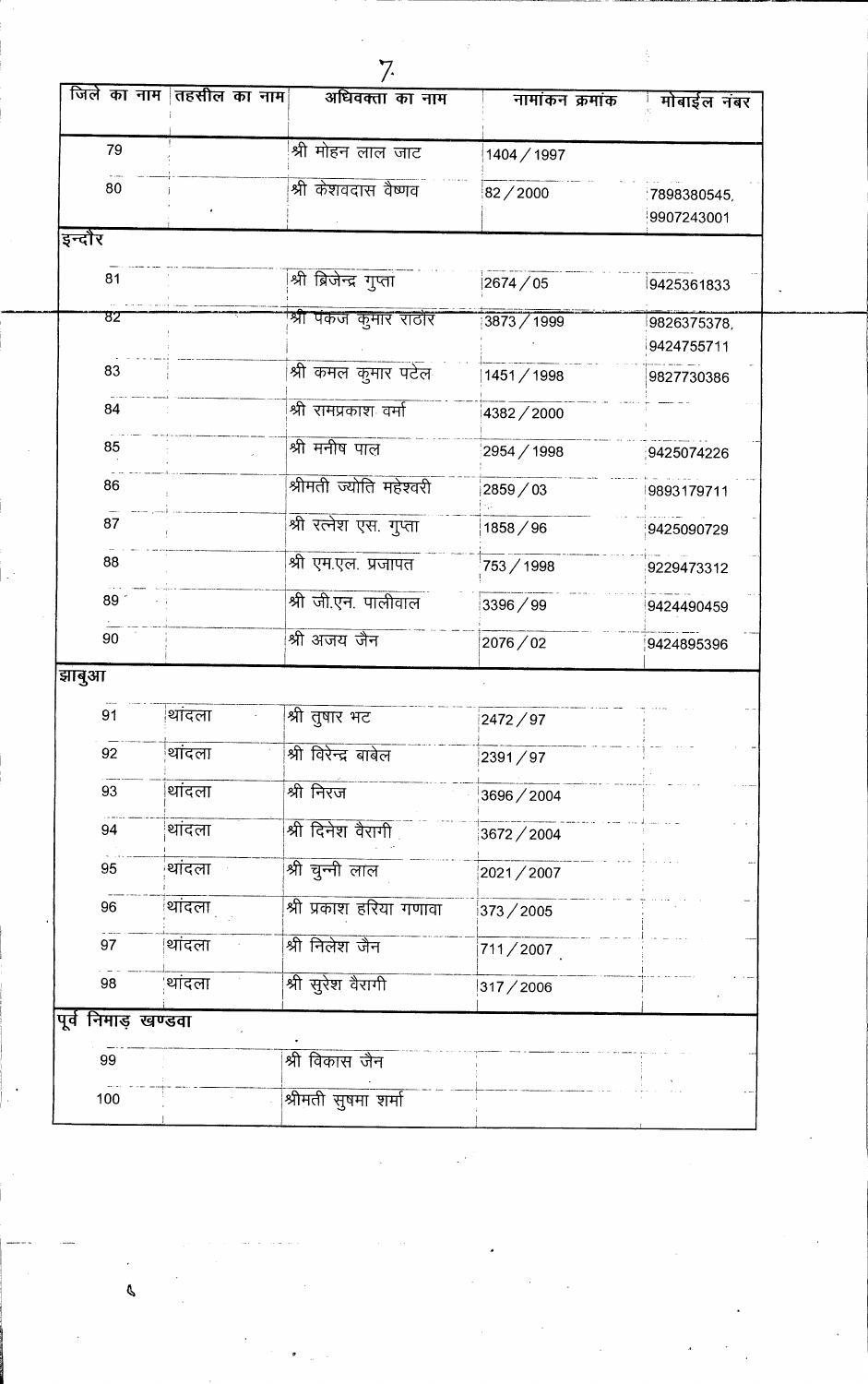|        | जिले का नाम | तहसील का नाम   | अधिवक्ता का नाम                 | नामांकन क्रमांक | मोबाईल नंबर |
|--------|-------------|----------------|---------------------------------|-----------------|-------------|
|        |             |                |                                 |                 |             |
|        | 101         |                | श्रीमती छाया शर्मा              |                 |             |
|        | 102         |                | श्री मो साबिर                   |                 |             |
|        | 103         |                | श्री शेख साजिद                  |                 |             |
|        | 104         |                | श्री जसविंदरसिंह सवन्नी         |                 |             |
|        | 105         |                | श्री रविन्द्र पवार              |                 |             |
|        | 106         |                | श्री रविन्द्र झॅवर              |                 |             |
|        | 107         |                | श्री बसंत पिपलादिया             |                 |             |
|        | 108         |                | श्रीमती सुधा ख़ान               |                 |             |
| पन्ना  |             |                |                                 |                 |             |
|        | 109         | पन्ना          | श्री देवेन्द्र कुमार श्रीवास्तव |                 |             |
|        | 110         | पन्ना          | श्री विनय सिंह पूनिया           |                 |             |
|        | 111         | <u> </u> पन्ना | श्री किशोर श्रीवास्तव           |                 |             |
|        | 112         | <u>!</u> पन्ना | श्री अमित कुमार सेन             |                 |             |
|        | 113         | ंपन्ना         | श्री देवेन्द्र खरे              |                 |             |
|        | 114         | पन्ना          | श्री चन्द्रभान पटेल             |                 |             |
|        | 115         | पन्ना          | श्री राजीव दीक्षित              |                 |             |
|        | 116         | पवई            | श्री राजेश कुमार नगायच          |                 |             |
|        | 117         | !पवई           | श्री सी.एल. सिंगरौल             |                 |             |
|        | 118         | <u>पि्वई</u>   | श्री शिवशंकर सिंह चौहान         |                 |             |
| राजगढ़ |             |                |                                 |                 |             |
|        | 119         | राजगढ़         | श्री समीर सक्सेना               | 3290/05         |             |
|        | 120         | राजगढ़         | श्री एहतेशाम सिद्दीकी           | 2473/08         |             |
|        | 121         | ब्याक्रा       | श्री सचिन श्रीवास्तव            | 2673/01         |             |
|        | 122         | ब्यावरा        | श्रीमती चित्रा शर्मा            | 2025/05         |             |
|        | $123 -$     | नरसिंहगढ़      | श्री_शहिद_अब्बास_सैफी           | $558 / 2003$ .  |             |
|        | $124 -$     | नरसिंहगढ़      | श्री सचिन सक्सेना               | 3347            |             |

q

 $\bar{z}$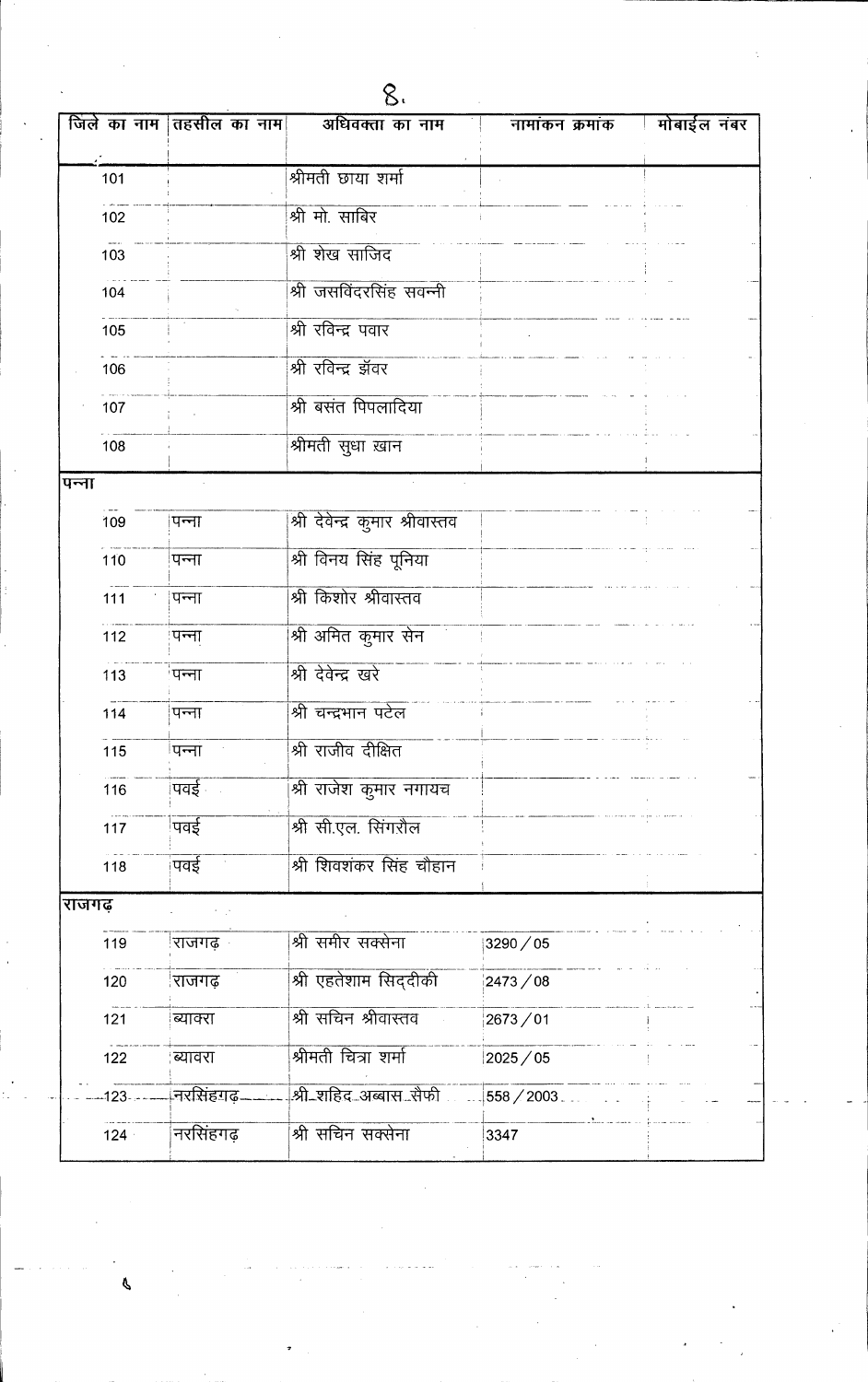|      | जिले का नाम तहसील का नाम | अधिवक्ता का नाम          | नामांकन क्रमांक | मोबाईल नंबर |
|------|--------------------------|--------------------------|-----------------|-------------|
| 125  | सारंगपुर                 | श्री दिनेश कुमार मालवीय  | 121/08          |             |
| 126  | सारंगपुर                 | श्री ललित महेश्वरी       | 347/08          |             |
| 127  | जीरापुर                  | श्री राकेश टेलर          | 3480/2003       |             |
| 128  | खिलचीपुर                 | श्री संदीप शर्मा         | 2915/07         |             |
| रीवा |                          |                          |                 |             |
| 129  |                          | श्री श्याम जी श्रीवास्तव | 849/99          |             |
| 130  |                          | श्री अभिषेक सिंह         | 2140/02         |             |
| 131  |                          | श्री अनिल कुमार द्विवेदी | 638/2000        |             |
| 132  |                          | श्री इजहार अहमद खान      | 897/97          |             |
| 133  |                          | श्री कैलाश नापित         | 1945/01         |             |
| 134  |                          | श्री जवाहर लाल दुबे      | 2878/01         |             |
| 135  |                          | श्री राजीव सिंह परिहार   | 2855 / 05       |             |
| 136  |                          | श्री सुनील कुमार सिगरौल  | 959/01          |             |
| 137  |                          | श्री कौशलेश प्रसाद पटेल  | 2134/02         |             |
| 138  |                          | श्री अच्छे लाल निराला    | 2619/05         |             |
| सतना |                          |                          |                 |             |
| 139  |                          | श्री रमाकांत पाण्डेय     |                 |             |
| 140  |                          | श्री अम्ब्रीश शर्मा      |                 |             |
| 141  |                          | श्री द्वारिका सिंह       |                 |             |
| 142  |                          | श्री सुमन मिश्रा         |                 |             |
| 143  |                          | श्री हर्ष अरोरा          |                 |             |
| 144  |                          | श्री मनोज नेमा           |                 |             |
| 145  |                          | श्री अनूप शुक्ला         |                 |             |
| 146  |                          | श्रीमती अर्पणा मिश्रा    |                 |             |
| 147  |                          | श्री मनोज त्रिपाठी       |                 |             |
| 148  |                          | श्री रामनरेश पटेल        |                 |             |

 $\mathbf{r}$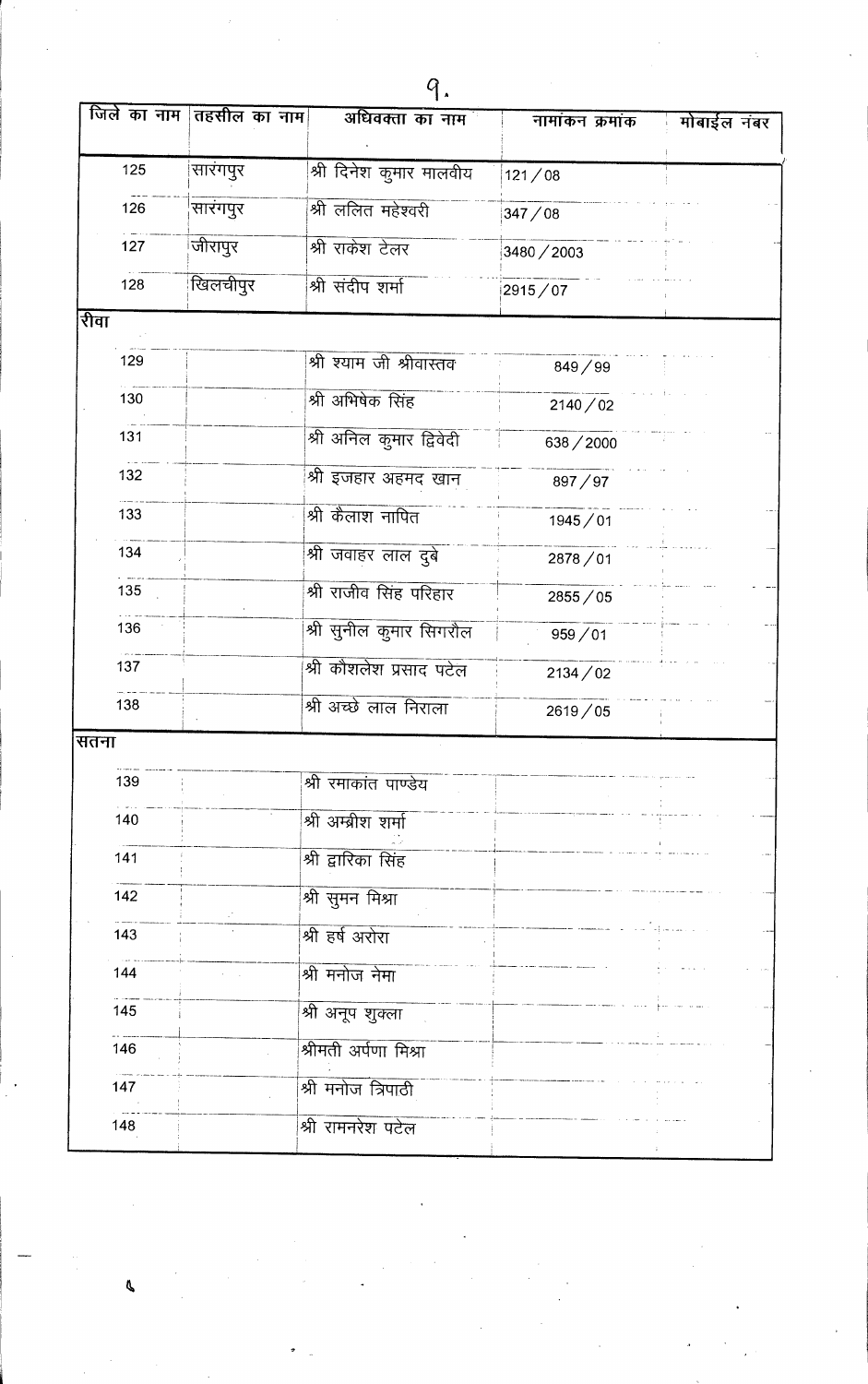|       |          | जिले का नाम तहसीत का नाम | अधिवक्ता का नाम                | नामांकन क्रमांक | मोबाईल नंबर |
|-------|----------|--------------------------|--------------------------------|-----------------|-------------|
| सागर  |          |                          |                                |                 |             |
|       | 149      |                          | श्री गौरव रावत                 |                 |             |
|       | 150      |                          | श्री राजेश कुमार वैध           |                 |             |
|       | 151      |                          | श्री के.के. प्रजापति           |                 |             |
|       | 152      |                          | श्री शिवदयाल वड़ोनिया          |                 |             |
|       | 153      |                          | श्री सुनीत वर्मा               |                 |             |
|       | 154      |                          | श्री जितेन्द्र राठौर           |                 |             |
|       | 155      |                          | श्री नीरज मिश्रा               |                 |             |
|       |          |                          | श्री कपिल व्यास                |                 |             |
|       | 156      |                          | श्री रामदास राज                |                 |             |
|       | 157      |                          |                                |                 |             |
|       | 158      |                          | श्री आशूतोष यादव               |                 |             |
| शहडोल |          |                          |                                |                 |             |
|       | 159      | शहडोल                    | श्री रामशंकर तिवारी            | 2302 / 2003     |             |
|       | 160      | शहडोल                    | श्री अजीत कुमार तिवारी         | 452/2003        |             |
|       | 161      | शहडोल                    | श्री राजेश कुमार मिश्रा        | 1134 / 1997     |             |
|       | 162      | शहडोल                    | श्री अबरार अहमद                | 4054 / 2000     |             |
|       | 163      | शहडोल                    | श्री सुरेश जेठानी              | 1075 / 1989     |             |
|       | 164      | शिहडोल                   | श्री संतोष कुमार रोहिणी        | 668 / 2002      |             |
|       | 165      | शहडोल                    | श्री गौतमराज                   | 2165/2003       |             |
|       | 166      | जयसिंहनगर                | श्री दीपनारायण तिवारी          | 325 / 2004      |             |
|       | 167      | ब्यौहारी                 | श्री सुरेश चन्द्र जायसवाल      | 2883 / 1994     |             |
|       | 168      | ब्यौहारी                 | श्री कून्ज बिहारी द्विवेदी     | 1150 / 1997     |             |
|       | सिंगरौली |                          |                                |                 |             |
|       | 169      | देवसर                    | श्री नरेन्द्र प्रसाद चतुर्वेदी | 2565/2003       | 9893702269  |
|       | 170      | देवसर                    | श्री संतोष कुमार तिवारी        | 1261 / 97       | 9893990775  |
|       | 171      | देवसर                    | श्री सुखेन्द्र कुमार शुक्ल     |                 |             |
|       |          |                          |                                |                 |             |

10.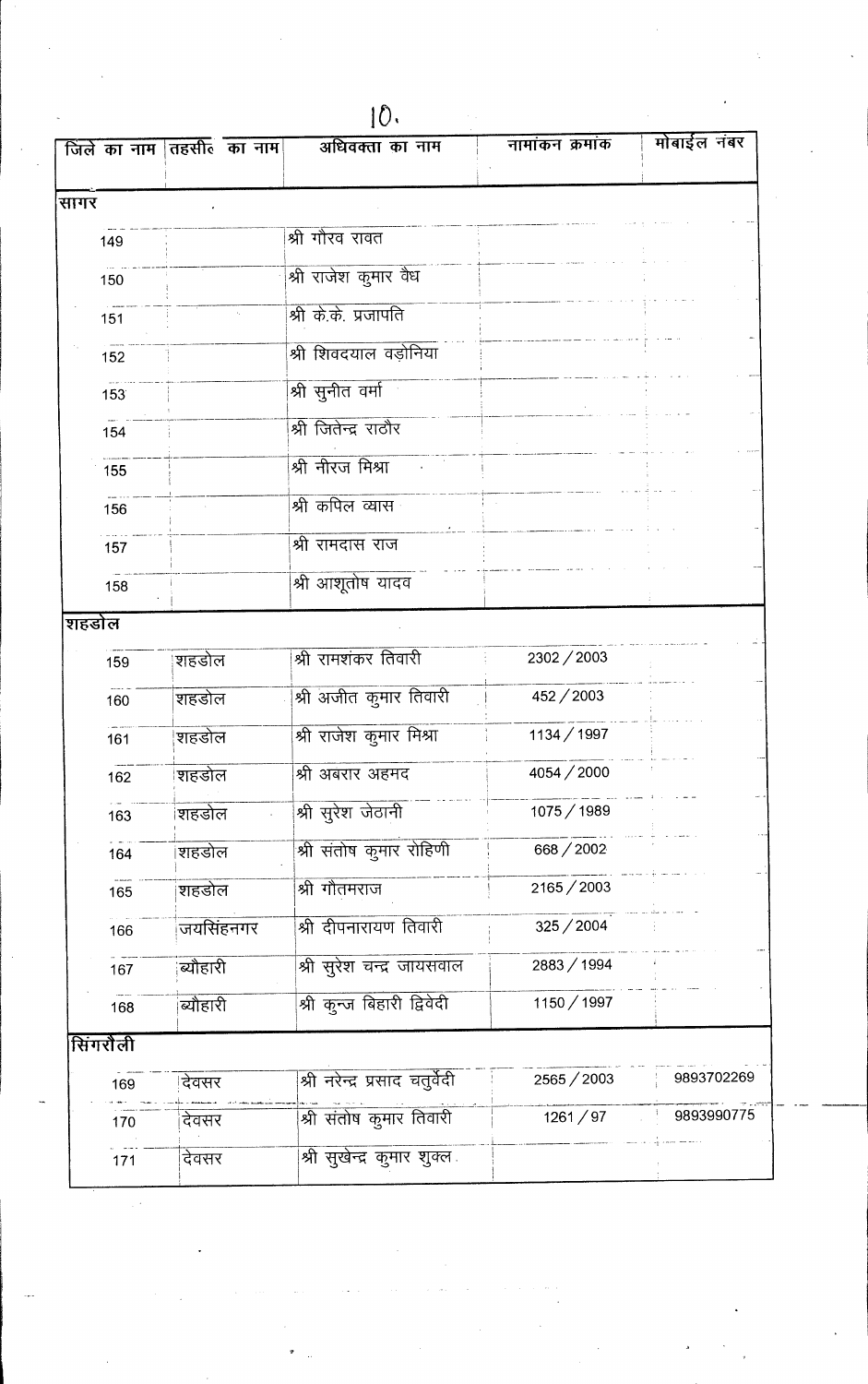| जिले का नाम | तहसील का नाम | अधिवक्ता का नाम                | नामांकन क्रमांक | मोबाईल नंबर |
|-------------|--------------|--------------------------------|-----------------|-------------|
| 172         | देवसर        | श्री मनोज कुमार द्विवेदी       | 2207/01         | 9981041099  |
| 173         | देवसर        | श्री दिलीप कुमार पाण्डेय       |                 |             |
| 174         | देवसर        | श्री अजीत कुमार चतुर्वेदी      |                 |             |
| 175         | देवसर        | श्री बृजेश कुमार चतुर्वेदी     | 1496/07         | 9893858918  |
| 176         | देवसर        | श्री अंगद प्रसाद शाह           | 1786/95         |             |
| 177         | देवसर        | श्री रमाशंकर पाण्डेय           | 3959 / 2000     |             |
| 178         | देवसर        | श्री नसीम आलम                  | 3224 / 2004     |             |
| 179         | वैढन         | श्री थानेदार खैरवार            | 2579 / 2001     |             |
| 180         | वैढ़न        | श्रीमती वीणारानी               | 3681/2005       |             |
| 181         | वैढ़न        | श्री अनिल सिंह परिहार          | 2587 / 2003     |             |
| 182         | वैढ़न        | श्री आशीष कुमार शर्मा          | 2312/2006       |             |
| टीकमगढ़     |              |                                |                 |             |
| 183         | जतारा        | श्री कमर अहमद                  | 3160 / 04       |             |
| 184         | जतारा        | श्री विनोद शर्मा               | 2765/94         |             |
| 185         | <u>जतारा</u> | श्री उमाकान्त त्रिपाठी         | 1396/2011       |             |
| विदिशा      |              |                                |                 |             |
| 186         | विदिशा       | श्री सुरजीत सिंह सिकरवार       |                 |             |
| 187         | विदिशा       | कुमारी सीमा सोलंकी<br>(राजपूत) |                 |             |
| 188         | विदिशा       | श्री मनीष शर्मा (उदासी)        |                 |             |
| 189         | विदिशा       | श्री नीलेश पुष्पकार            |                 |             |
| 190         | विदिशा       | श्री अमित श्रीवास्तव           |                 |             |
| 191         | विदिशा       | श्री जसवन्त सिंह दांगी         |                 |             |
| 192         | गंजबासौदा    | श्री संजीव प्रताप सिंह चौहान   |                 |             |
| 193         | गंजबांसीदा   | श्री अखिलेश लाहोटी             |                 |             |
| 194         | गजबासौदा     | श्री राजेन्द्र पाली            |                 |             |

 $|1|$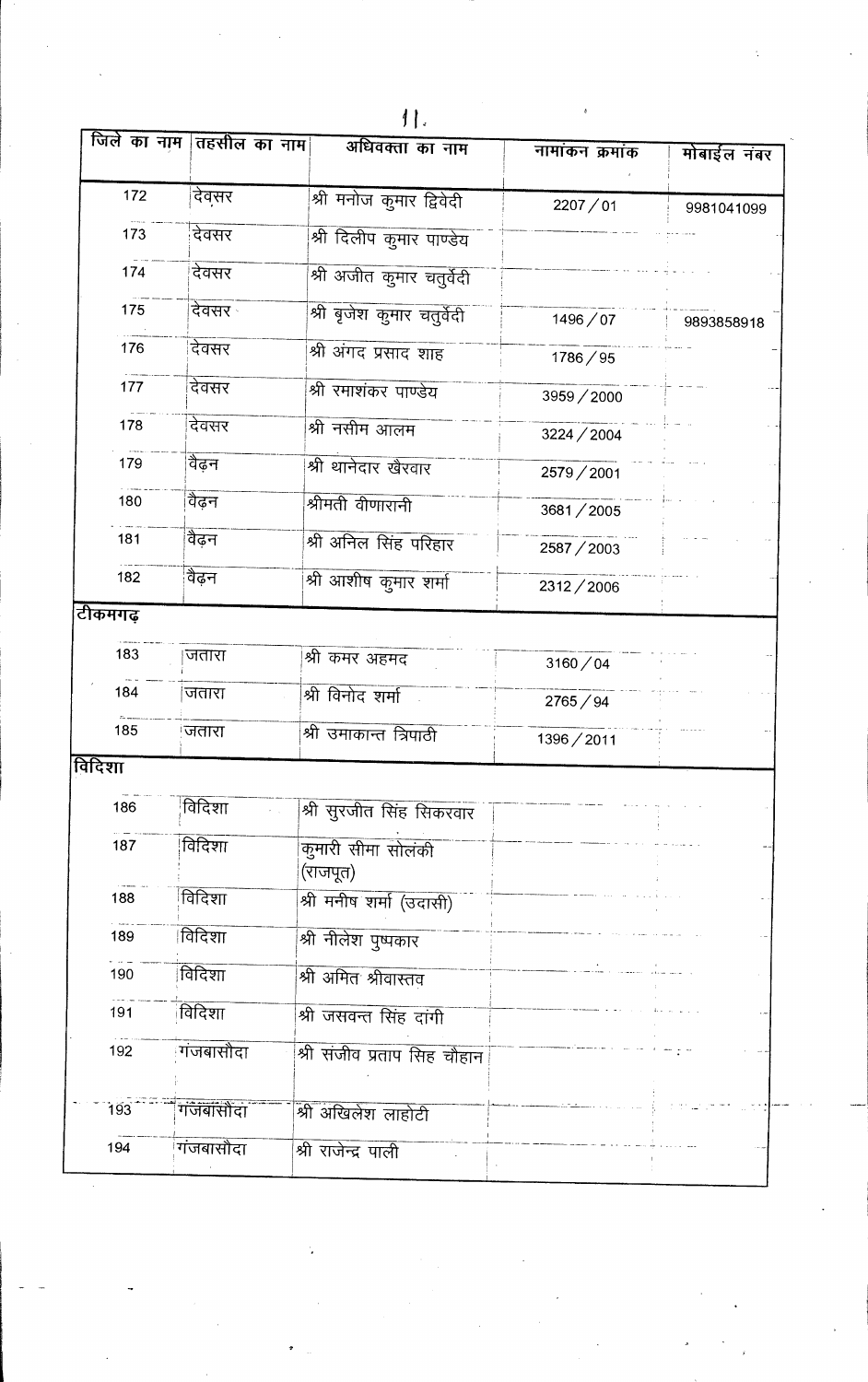|            | जिले का नाम तहसील का नाम | अधिवक्ता का नाम            | नामांकन क्रमांक | मोबाईल नंबर |  |
|------------|--------------------------|----------------------------|-----------------|-------------|--|
| 195        | <sup>।</sup> गंजबासौदा   | श्री महेश चौरसिया          |                 |             |  |
| 196        | गंजबासौदा                | श्री सुरेन्द्र सिह रधुवंशी |                 |             |  |
| 197        | गंजबासौदा                | श्री शिवदीप सचान           |                 |             |  |
| बुरहानपुर  |                          |                            |                 |             |  |
| 198        |                          | श्री देवानंद जे. तायडे     |                 |             |  |
| 199        |                          | श्री शैलेन्द्र शिवहरे      |                 |             |  |
| 200        |                          | श्री संजय विजयवर्गीय       |                 |             |  |
| 201        |                          | श्री शांताराम वानखेडे      |                 |             |  |
| 202        |                          | श्री दिनेश शखपाल           |                 |             |  |
| 203        |                          | श्री दिपक बी. उमाले        |                 |             |  |
| 204        |                          | श्री सतीश चौधरी            |                 |             |  |
| 205        |                          | श्री हफीजउद्दीन जागीरदार   |                 |             |  |
| 206        |                          | श्री एम. फारूक             |                 |             |  |
| 207        |                          | श्री बालु तायडें           |                 |             |  |
| अशोकनगर    |                          |                            |                 |             |  |
| 208        | अशोकनगर                  | श्री राजीव बोहरे           |                 |             |  |
| 209        | अशोकनगर                  | श्रीमती आशा पटवा           |                 |             |  |
| 210        | अशोकनगर                  | श्री रफीक खान              |                 |             |  |
| 211        | अशोकनगर                  | श्री आशुतोष लोधी           |                 |             |  |
| 212        | अशोकनगर                  | श्री संदीप कुमार तिवारी    |                 |             |  |
| 213        | अशोकनगर                  | श्री महेन्द्र सिंह यादव    |                 |             |  |
| 214        | अशोकनगर                  | श्री अजय रघुवंशी           |                 |             |  |
| 215        | अशोकनगर                  | श्री रविन्द्र सोनी         |                 |             |  |
| 216        | मुंगावली                 | श्री आशीष कुमार जैन        |                 |             |  |
| 217        | मुंगावली                 | श्री राधामोहन तिवारी       |                 |             |  |
| मण्डलेश्वर |                          |                            |                 |             |  |

 $\mathcal{A}_{\mathcal{A}}$ 

 $\overline{0}$ 

Í,

 $\frac{1}{2}$